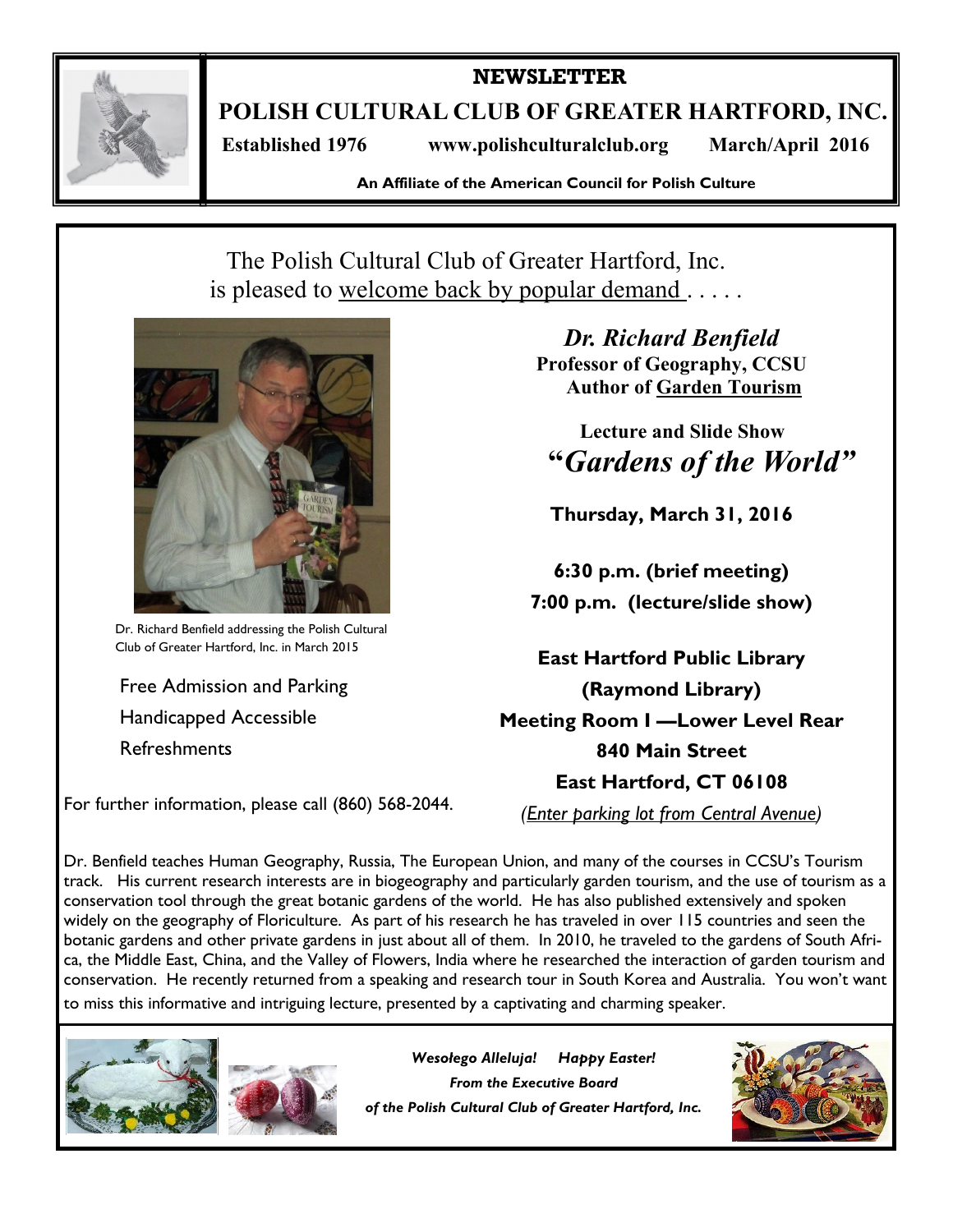

### *Page 2* **NEWSLETTER**

#### **CO-PRESIDENTS' MESSAGE**

Dear Friends:

We are embarking on what will be a busy and exciting year.



Our first event of 2016, "Pączki na Karnawał" was held on February 7 at SS. Cyril and Methodius Church. With Ash Wednesday only days away, dozens of pączki were enjoyed as pre-Lenten treats. Next year's order will definitely have to be increased! Father Andrzej Porgorzelski took his order "to go."

On February 27, our Club was represented at "International Night" sponsored by the Foreign Language Department of Smith Middle School in Glastonbury. Our table exhibiting items and heritage of Poland was a big hit, and it was great fun to meet and share our culture with the enthusiastic students, parents, and teachers.



L to R: Gini Pudlo and Co-President Pattie Kaczynski

Please see the front page and enclosed flyer announcing our Spring Garden Slide Show/Lecture on March 31 with Dr. Richard Benfield. A popular and engaging speaker, he will update us on his recent travels to new gardens of the world, including some in Poland.

Information on our Jennie Marconi-Javorski scholarship, as well as three scholarships available from the ACPC, is attached. Please pass this information along to any students of Polish heritage who might be interested in applying.

Are you ready to celebrate our 40th Anniversary? The date is set for Saturday, October 22, 2016, with a gala banquet to be held at the Riverfront Community Center in Glastonbury. Our Club will be hosting the Fall Board Meeting of the ACPC that weekend, and we are pleased that the national Directors will be joining us as we mark this special milestone. Planning is already underway and we will share details in the coming months.

*Pattie Kaczynski and Fran Pudlo, Co-Presidents*

**WE NEED YOUR FEEDBACK.** We have been sending electronic communications to those members who have e-mail. Is this working well? Are you satisfied with the process? Please send an email to: hopscotch77@sbcglobal.net with any comments or suggestions. We will continue to send hard copies to those members who wish to receive mailings in that form. Please let us know your thoughts.

#### **POLISH DAY AT THE CAPITOL**

In keeping with State of Connecticut tradition, Peter Tercyak, State Representative 26th Assembly District, extends a public invitation to join in the celebration of "Polish Day at the Capitol," to be held on:

**Tuesday, May 3, 2016**

**11:00 a.m.**

**North Lobby of the Connecticut State Capitol**

#### **210 Capitol Avenue, Hartford, CT**

If attending, you are asked to enter the Legislative Office Building through the West (Main Entrance). All visitors and belongings will be screened through a metal detector and package scanner. You may then proceed through the concourse and up the escalator to the North Lobby of the Capitol Building. NOTE: The public can no longer use the skywalk entrance from the parking garage.

This annual event marks the observance of the 225th Anniversary of the Polish Constitution adopted on May 3, 1791, which is described by British historian, Norman Davies, as "the first Constitution of its type in Europe." Others have called it the world's second oldest codified national Constitution after the 1789 U.S. Constitution. This annual event honors individuals of Polish heritage for their contributions to Polonia in Connecticut. Please support "Polish Day at the Capitol."

We are proud to announce  $\mathbb{R}$   $\mathbb{R}$   $\mathbb{R}$  that our member, Marek Czarnecki, noted **In Accept Accept** Iconographer and Scholar, will be one of the **the state of the state of the honorees**. Congratulations, Marek!



LUNCH: Following the ceremony, traditional Polish food will be available for purchase at the Polish National Home, 60 Charter Oak Avenue, Hartford in addition to the Legislative Office Building.



### **JENNIE MARCONI-JAVORSKI**

**SCHOLARSHIP**

**Sponsored by the Polish Cultural Club of Greater Hartford, Inc.**

Scholarship applications, along with all requested materials, **must be received and postmarked no later than May 1, 2016**. An application has been inserted as part of this Newsletter. It can also be downloaded from the Club's website: www.polishculturalclub.org.

| <b>NEWSLETTER STAFF</b> |                                     |                        |
|-------------------------|-------------------------------------|------------------------|
| Editor:                 | <b>Frances Pudlo</b>                | (francespudlo@att.net) |
| l Assistant Editor:     | <b>Anna-Mae Maglaty</b>             |                        |
| l Staff:                | Carol Bogon Phelan, Nancy Yiznitsky |                        |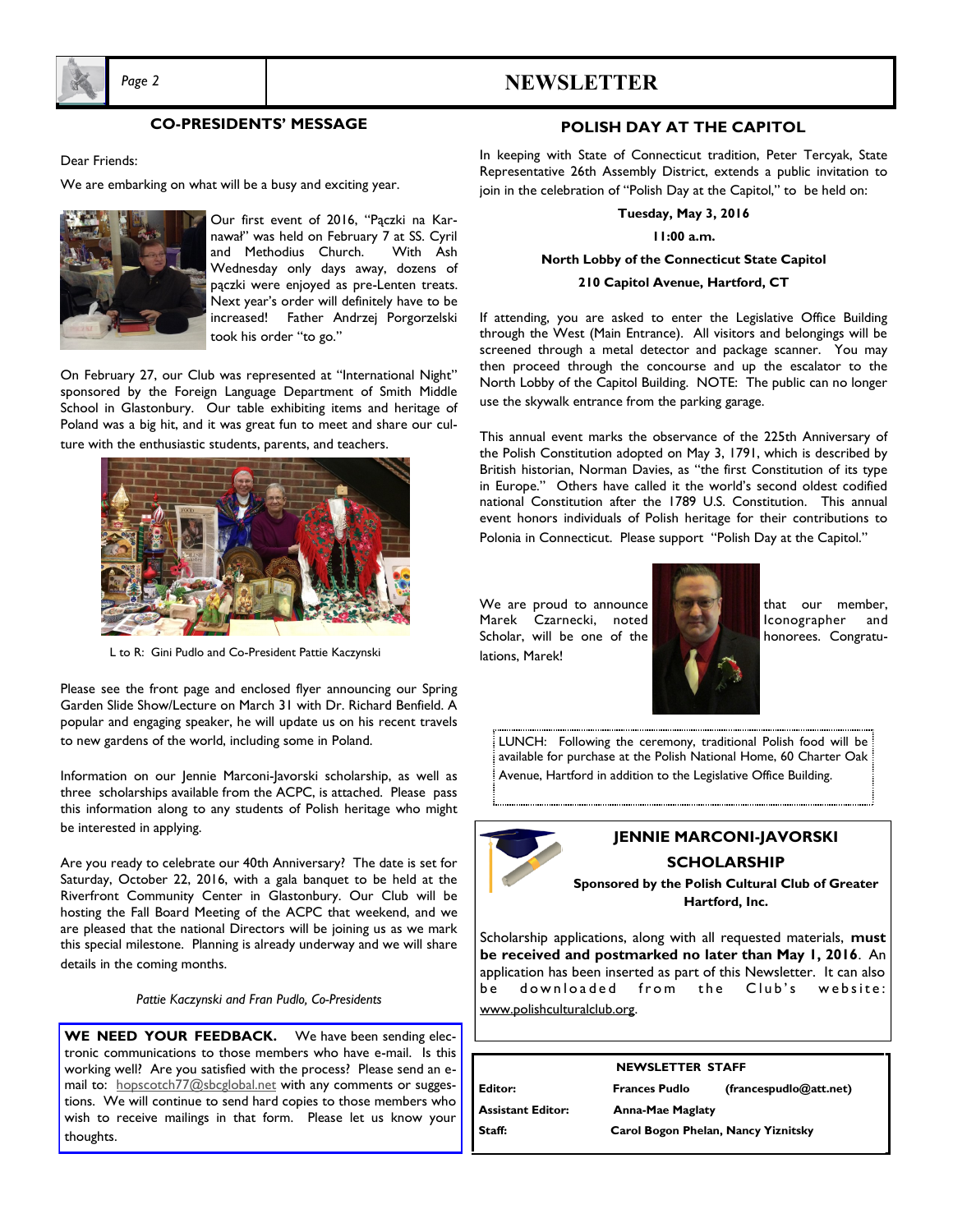### **Polish Cultural Club of Greater Hartford, Inc.**

#### **DID YOU KNOW . . . That the Loss of Life in the Sinking of the** *Wilhelm Gustloff* **was Greater than the** *Titanic***?**

When asked to name the worst maritime disaster in history, most people will automatically think of the *Titanic*. Rarely will the German *Wilhelm Gustloff* be mentioned, when in fact, compared to the 1,500 lives lost on the *Titanic*, the torpedoing of the *Wilhelm Gustloff* by the Russian submarine S-13 during World War II resulted in over 9,000 tragic deaths. Estimates have indicated that up to half of the Baltic refugees who perished were children. Best-selling author, Ruta Sepetys, the daughter of a Lithuanian refugee, has just released a masterfully written portrait of this untold history called SALT TO THE SEA, published by Penguin Random House for young readers.



Told in alternate points of view, this haunting, harrowing, and heart-wrenching historical fiction chronicles the journey of four teenage refugees (Emilia, a 15 year old Pole; Joana, a repatriated Lithuanian; Florian, a secretive Prussian; and Alfred, a German Nazi sailor, each harboring secrets.) Their paths converge as they flee the cleansing of the Baltic States by the Soviet Army in the deadly winter of 1945. Their goal is to reach the *Wilhelm Gustloff*, a former cruise ship that promises salvation and a future just beyond the Baltic Sea. Forced by circumstances to unite, and with each step closer toward safety, their strength, courage, and trust in each other are tested. Yet, just when it seems that freedom is within their grasp, tragedy strikes. Neither country, nor culture, nor status matter as all ten thousand people aboard must fight for the same thing: survival.

Ruta Sepetys drew upon interviews with survivors, as well as notes and stories that had traveled in bottles across the sea during the war. She writes: "I traveled to half a dozen countries and spent years chasing down interviews and facts. As I wrote the novel, I was haunted by thoughts of the helpless children and teenagers—innocent victims of border shifts, ethnic

cleansings, and vengeful regimes. Abandoned or separated from their family, they were forced to battle the beast of war on their own, left with an inheritance of heartache and responsibility for events they had no role in causing. The young adult narrative is what I chose to represent in the novel, seeing the war through the eyes of youths from different nations, forced to leave everything they loved behind. My father was one of those children. His cousin, Erika, was also one of those children. Erika had passage on the *Gustloff*. Fate intervened and she did not board. She begged me to write about the story."

Background: Fleeing from a brutal Soviet Red Army onslaught, the *Wilhelm Gustloff* was ready to leave port jammed with over 10,000 German refugees, naval personnel, and wounded soldiers. The vessel was only designed to hold a maximum of 1,880 passengers and crew. Of the refugees, a staggering four thousand were infants, children, and youths on their way to hoped-for safety in the West. Minus 18 degrees Celsius (0 degrees Fahrenheit) weather gripped the Oxhoft Pier in Gotenhafen (Gdynia) on Tuesday, January 30, 1945. The ship sailed on. No one aboard the *Gustloff* was aware of the danger lurking in the darkness. Cheerful music piped through the ship's speakers was interrupted some time after 8:00 p.m. Hitler, live on the radio, made an impassioned speech to commemorate the 12th anniversary of the Nazi rise to power. It echoed throughout the corridors of the ship. The Russian submarine S-13 captained by Alexander Marinesko and already on site could not have timed its attack more dramatically. Only minutes after the Fuhrer's speech ended around 9:00 p.m., he gave the command to fire all four of the torpedoes nestled snug in the S-13's tubes. As if to emphasize Soviet retribution, each torpedo had been painted with a dedication:

| Torpedo I: | FOR THE MOTHERLAND    |
|------------|-----------------------|
| Torpedo 2: | <b>FOR STALIN</b>     |
| Torpedo 3: | FOR THE SOVIET PEOPLE |
| Torpedo 4: | <b>FOR LENINGRAD</b>  |

Seventy minutes after the first torpedo struck, the former glorious symbol of a crumbling empire slipped below the surface of the Baltic, taking with it thousands of trapped souls. Eerily, just before the *Gustloff* plunged to the depths, all of its lights came on in a final blaze of farewell. Wailing sirens drowned with the ship as it descended into the depths. Out of 10,000 souls aboard, only approximately 1,230 survived.

An interesting note: Rumors have persisted that when it became clear the Eastern Front was collapsing, the Nazis packed up the "Amber Room" and loaded the wooden crates onto the *Gustloff* before it departed on its fateful voyage. This famous Russian treasure had been plundered by the Nazis in 1941 outside of Leningrad (St. Petersberg) and moved to Konigsberg (modern-day Kaliningrad). Since its sinking in 1945, the wreck of the Gustloff has been disturbed on the seabed, with much of its mid-section destroyed. This has fueled rumors that the Russians were looking for something, and later covered their tracks. The mystery has never been solved.

Salt to the Sea by Ruta Sepetys was published on February 2, 2016 by Philomel Books for young adults age 13 and older. It is well-written, absorbing, and touches the soul. Adults will also find it to be memorable and worth reading.

Sources: Book Press Release and information obtained on http://wilhelmgustloff.com